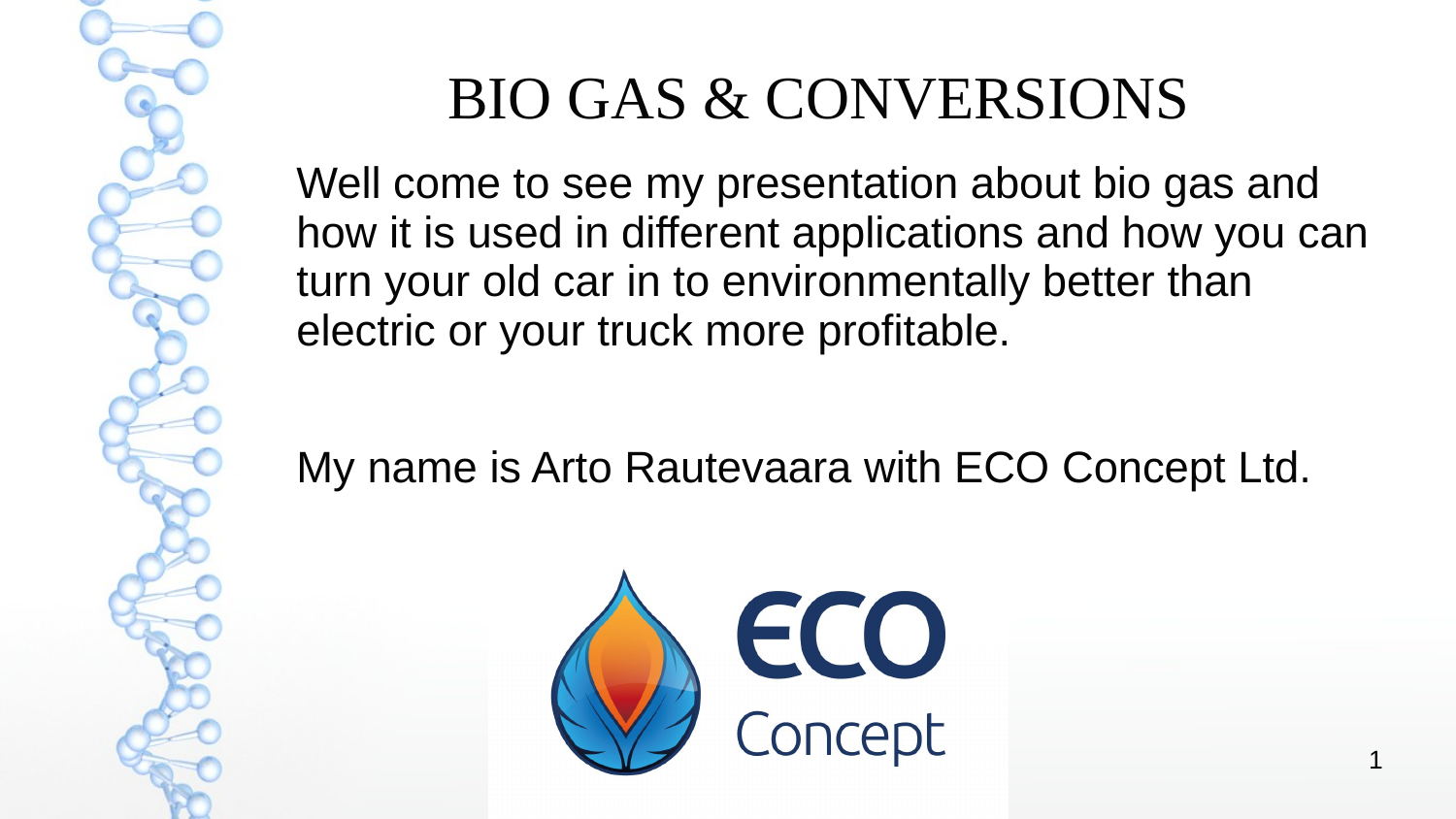# POWER FROM GAS

GAS = Methane, is a form of an energy like any other carbon based energy and it creates motion by burning with help of the oxygen.

The important thing is how it is produced and used.

#### Introduction

Fuel: Anything which burn to give heat in presence of oxygen.





 $H_2 + O_2 \rightarrow H_2O$  $C + O_2 \rightarrow CO_2$  $CH_4 + O_2 \rightarrow CO_2 + H_2O$ 

**Combustion: The process of** 

burning fuel.



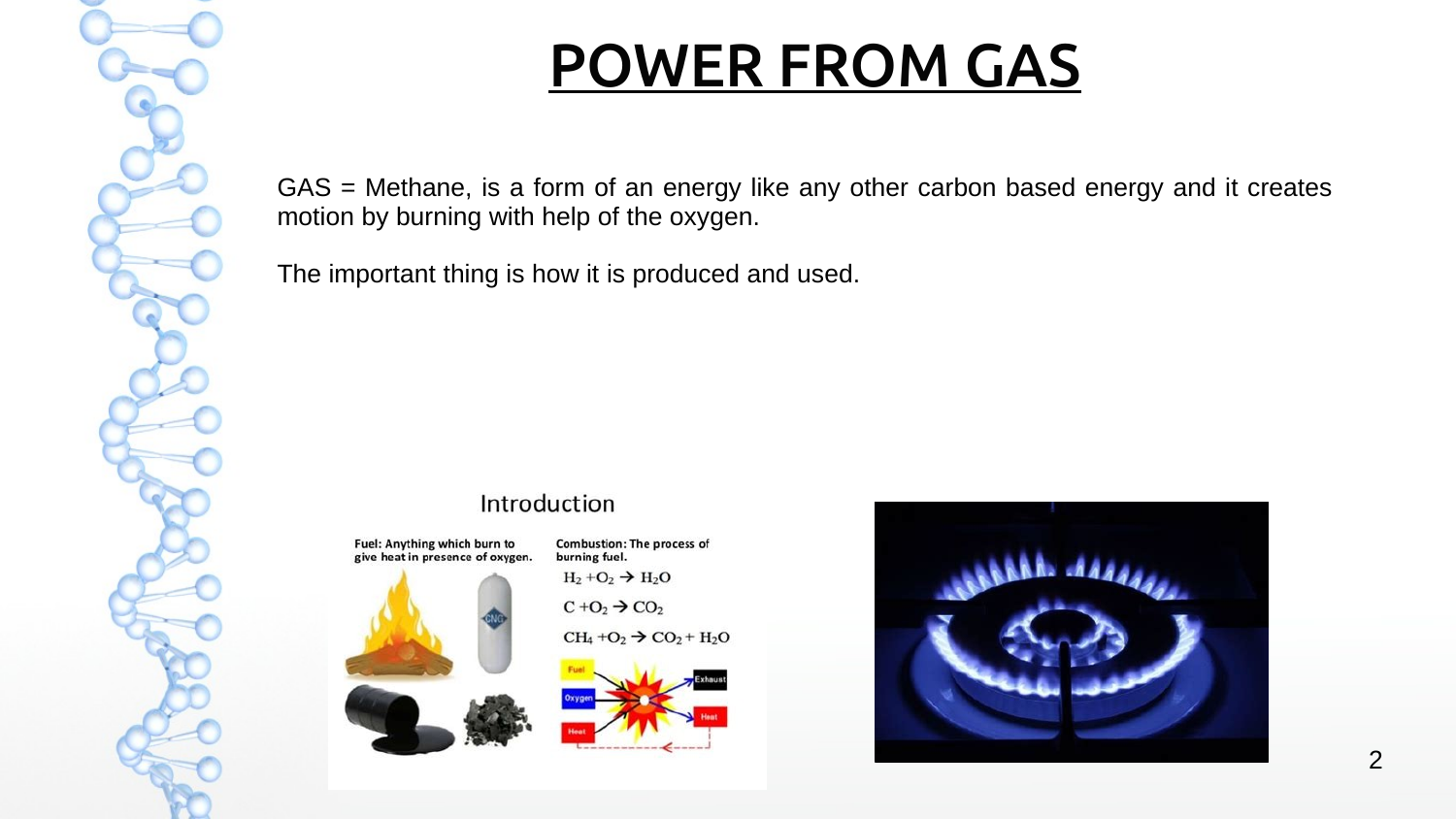### BIO - OR NATURAL GAS

The difference in Bio and Natural gas is how it's produced.

- Biogas is produced from organic waste and refined.
- Natural gas is pumped from the well, or rather it comes out with its own pressure.
- Chemical mark is the same. CH4



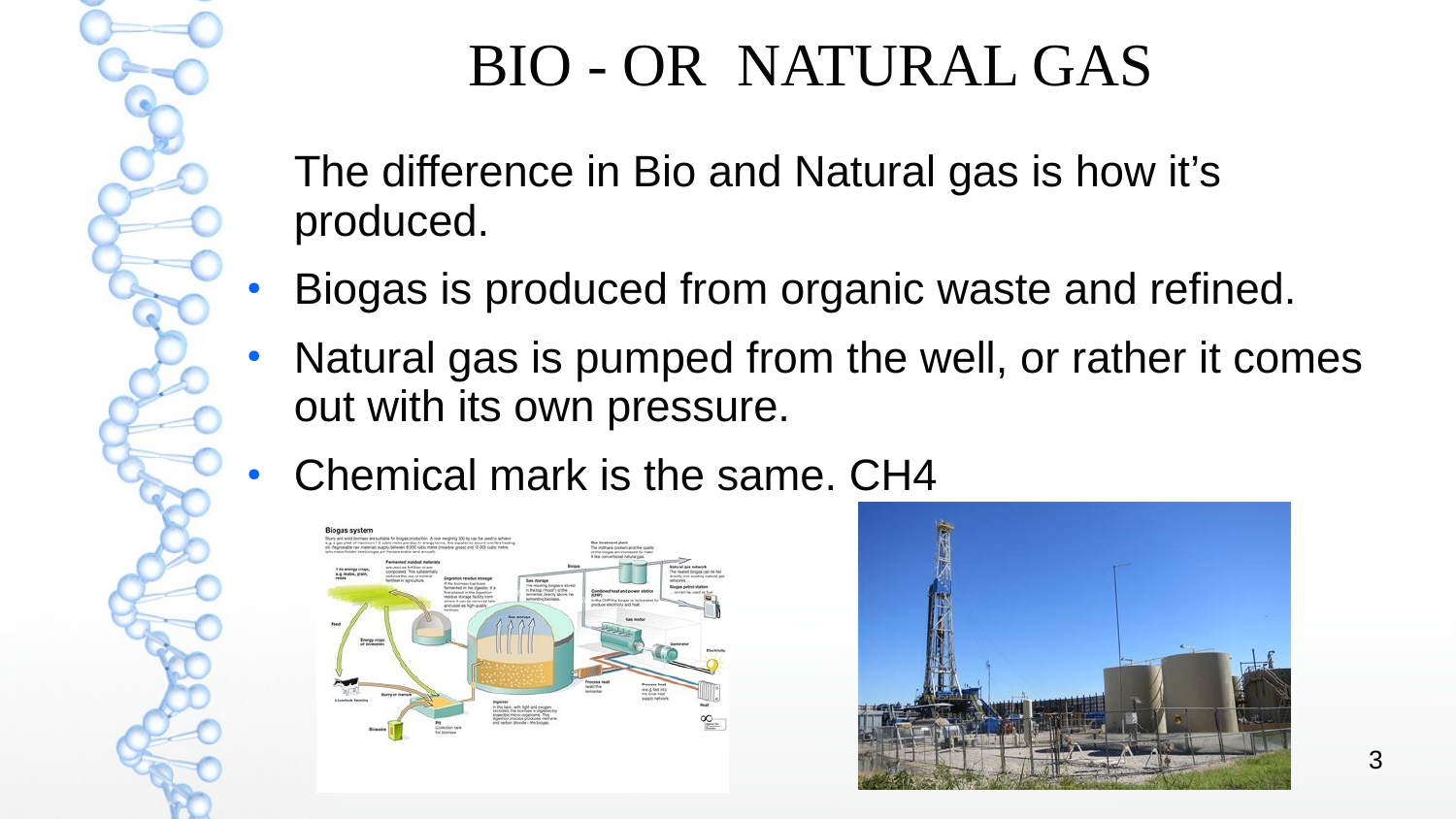As Natural gas is claimed to be a fossil fuel like oil, it burns much cleaner than other fossil fuels. 25% less CO2 emissions and small particles almost non existent, no need for refining, nor filtering the exhaust gasses.

Bio gas is renewable and can be produced also in smaller scale and used in many applications practically without CO2 emissions. The price of the production is stable.

In my opinion; NOW at the latest Municipalities and Government should wake up to support not only the big companies but also the smaller ones. Decentralized energy production is one way to support our welfare in versatile ways.

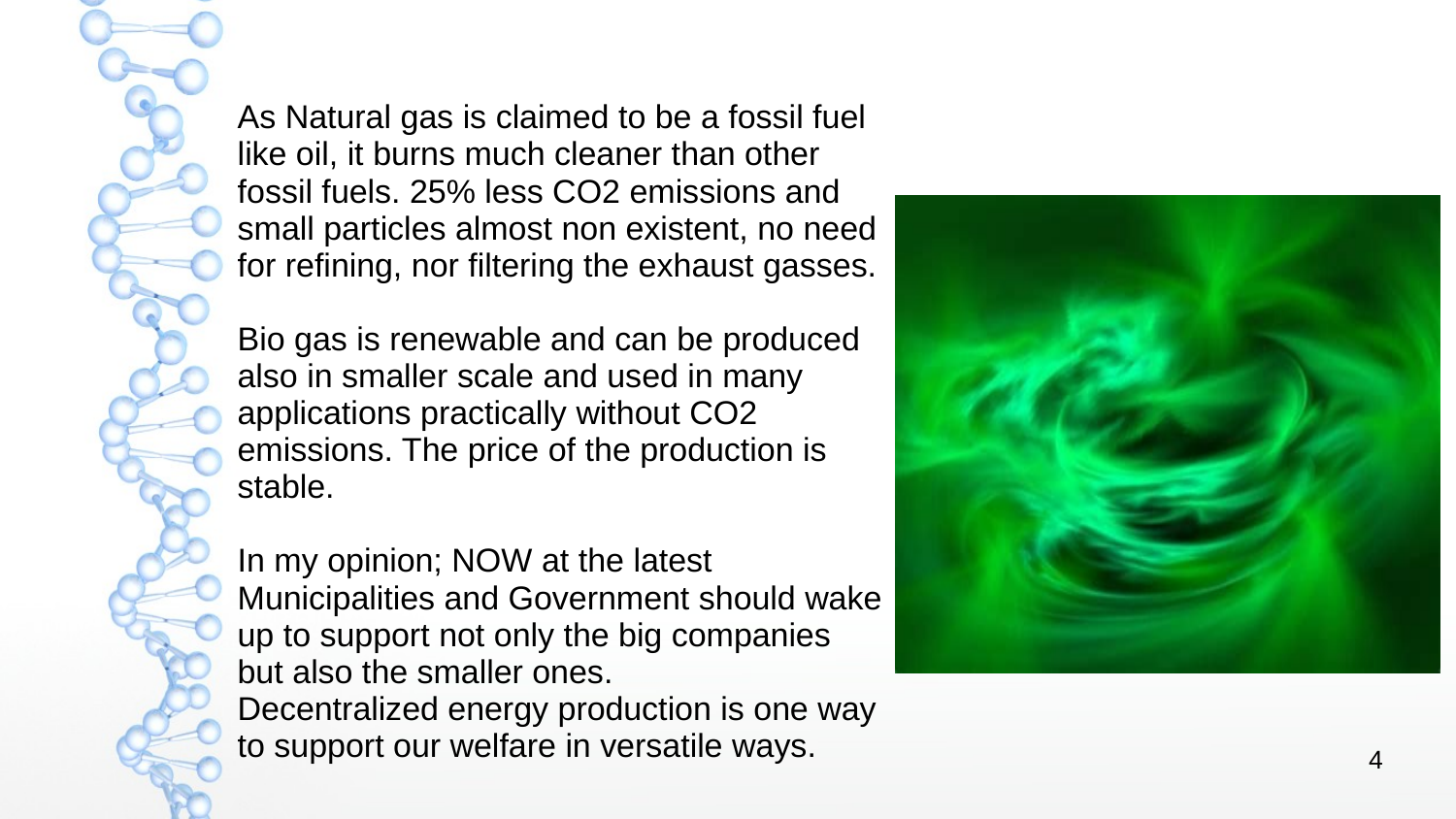

# DIFFERENT USES

How can we use Bio gas: Practically like Diesel or Gasoline:

Produce heat and electricity; Large scale, Small scale and in between.

Use it in process industry instead of Natural gas.

Energy for Cars and Trucks:

You can buy a new one or make conversion to replace fossil fuels. Using Bio gas is as clean as wind energy. Lobbying is in its harms way to prevent car industry to develop or to build new clean otto motor cars using gas. Better luck with trucks since the need of the energy is tenser.

The truth is that at the moment there is no singular solution to save the planet.





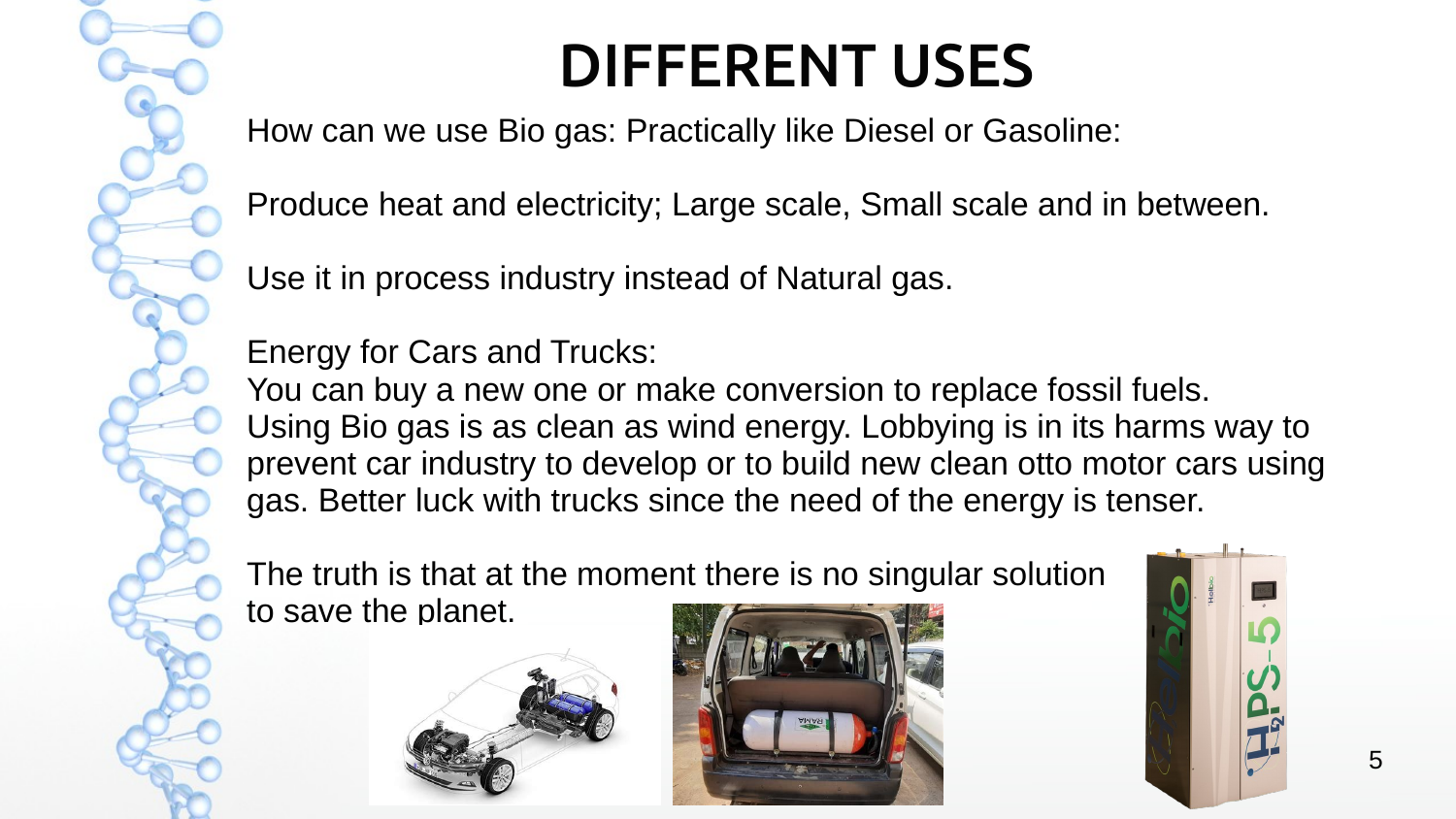## HOW TO STORE GAS

- CNG / CBG = Compressed natural/bio gas (200 bar)
- LNG / LBG= Liquefied natural/bio gas  $(-162*C)$
- In the pipe lines gas is also in pressure up to 50 bar
- LNG ships and terminals can bring large quantities of gas from gas fields by sea.
- 1m3 of gas  $=$  1 liter gasoline / approx. 700 grams of gas
- 1kg of gas  $=$  approx 1.5 liter gasoline or 1 litre diesel
- 1 liter LNG = approx. 450 gram of gas



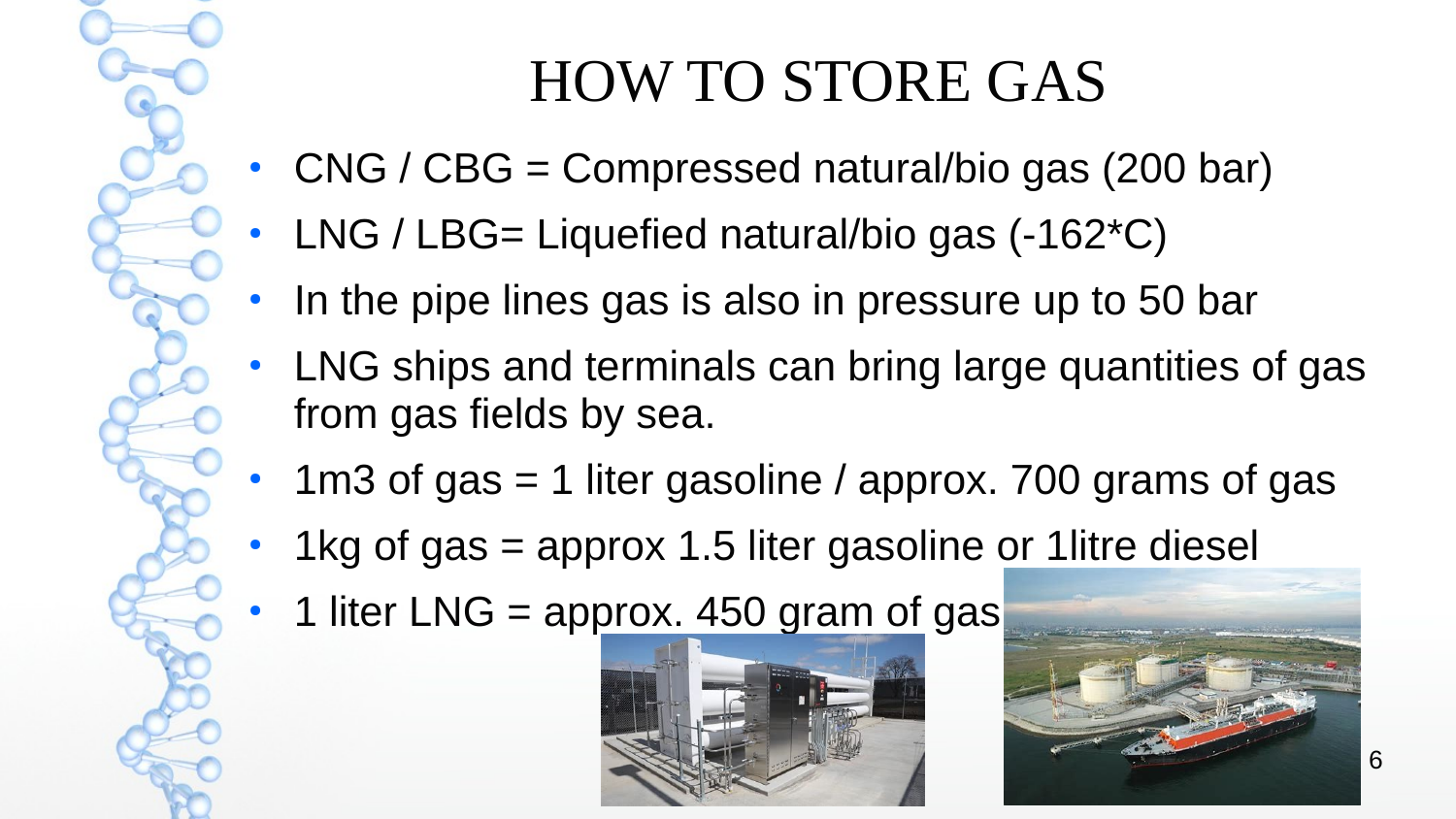# LIQUEFIED OR COMPRESSED?

- Compressed gas is stored in cylinders of different types:
	- Type 1 steel cylinder  $=$  heavy and cheap, only one that is recyclable
	- Type 2 steel inner lining, composite outer lining, approx 75% of the type 1 weight
	- Type 3 aluminum from the inside and composite outer lining approx 35% of the type 1 weight
	- Type 4 full composite, lightest from cng models, approx 25% of the type 1 weight
	- The lighter the cylinder the higher the price
- LNG is in its own field
	- LNG- Most energy intense and expensive, specially in small scale

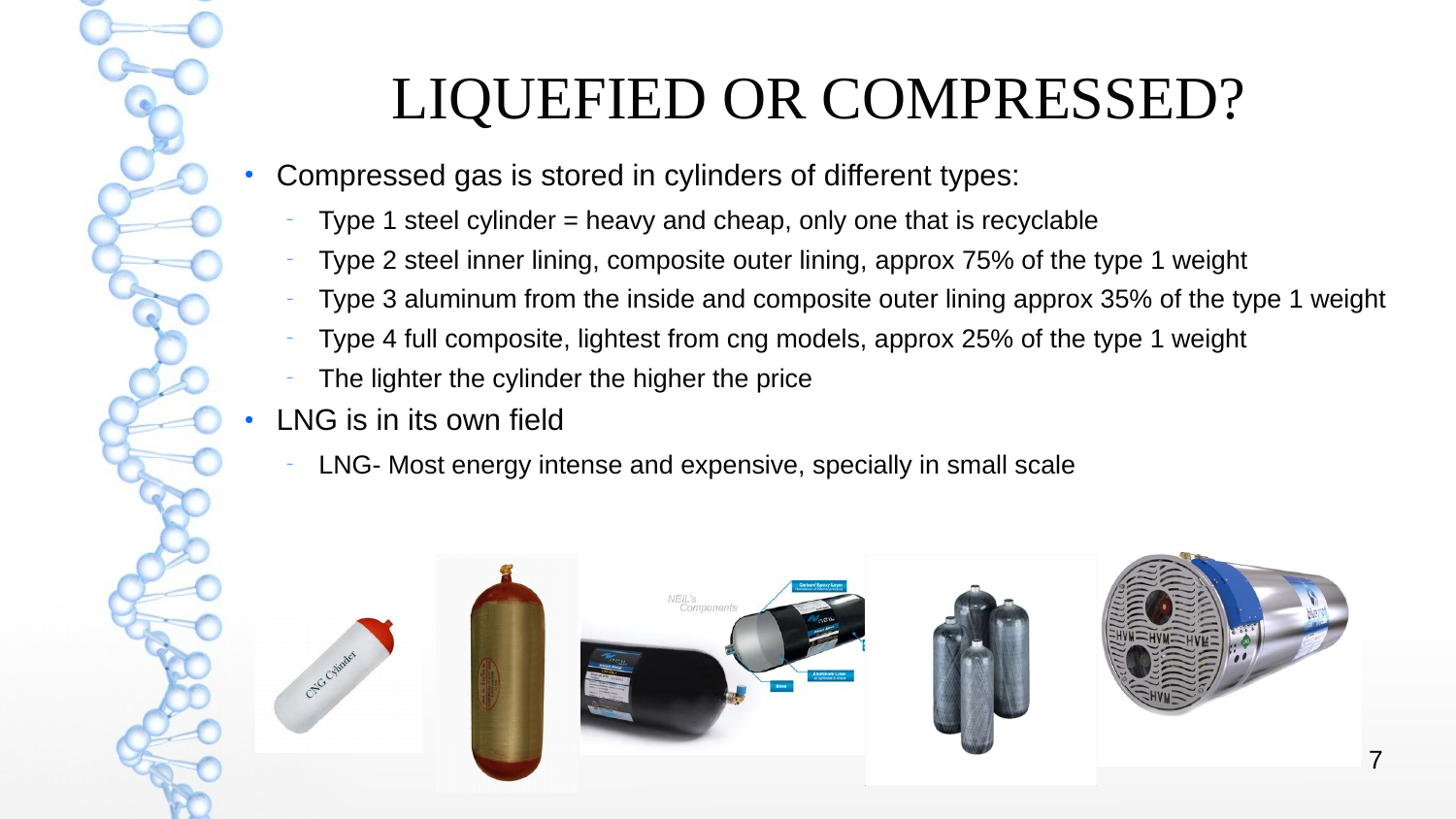

#### CONVERSIONS

- Most common conversion is to make gasoline car to work with gas, this car can be almost 100% gas car, either methane or LPG. Though in Finland LPG is illegal and getting bio LPG is still non existing.
- Diesel dual fuel conversion is not as common, since the use of diesel and gas is approx 50/50, the gas needs ignition and the diesel fuel acts as ignition for the gas. It is feasible for heavy duty to do conversions. Savings approx 25%, it might be now even more.
- Also new tech straight injection gasoline cars are harder to convert, it needs cooling from gasoline (min25%) and all the models are not sufficient for the conversions even so.





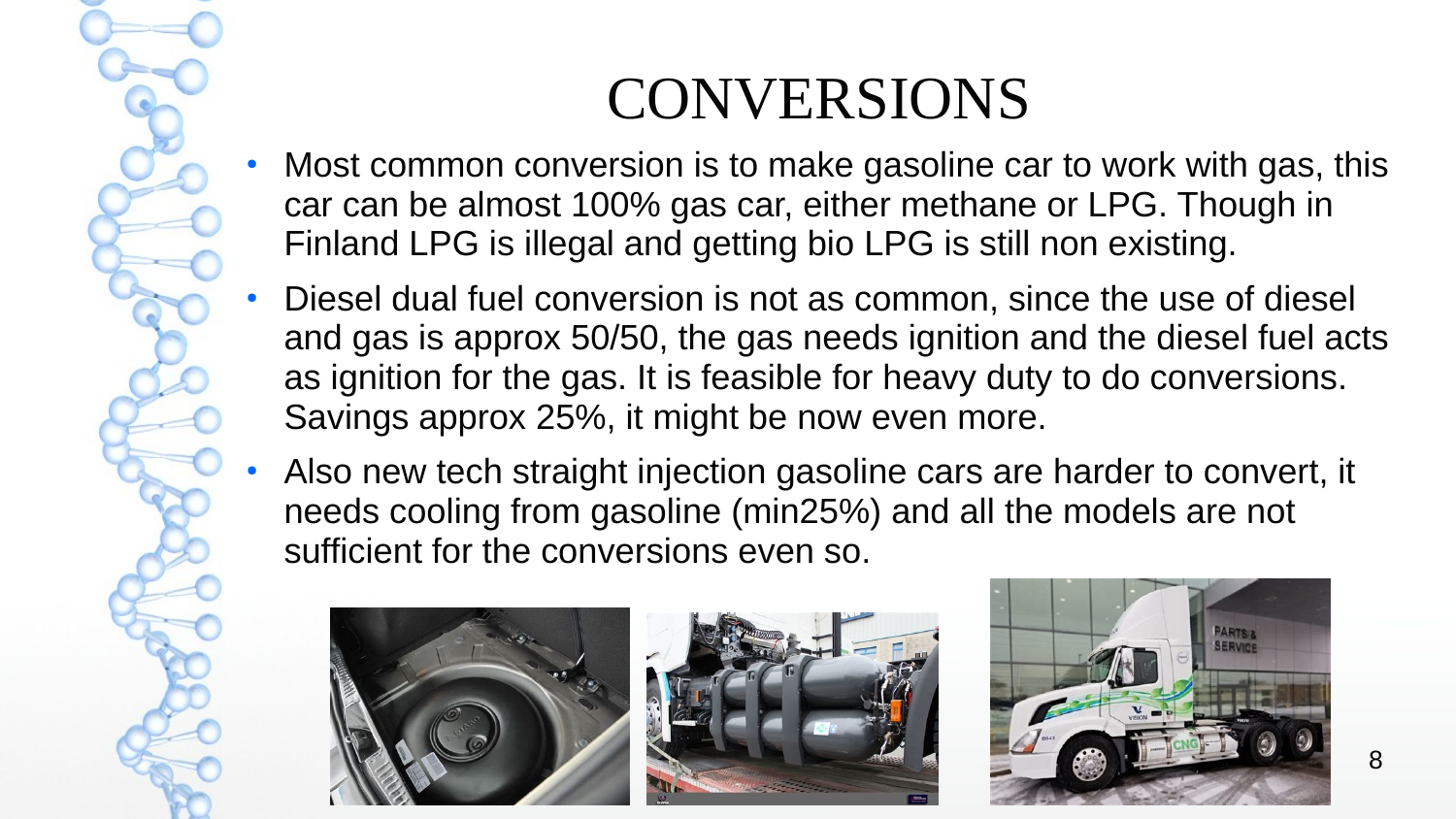# HOW MUCH IT COSTS TO INSTALL

- Traficom supports with 1 000 $\epsilon$  conversion support for normal vehicles
- Regular car costs approx from 3 000 $\epsilon$  depending on how big the engine is and the technology used and how many and type of cylinders / gas tanks you need
- Diesel van would cost from 4000€
- Diesel truck will cost from approx 8000 $\varepsilon$ 
	- Also available with LNG but the price tag is considerably higher



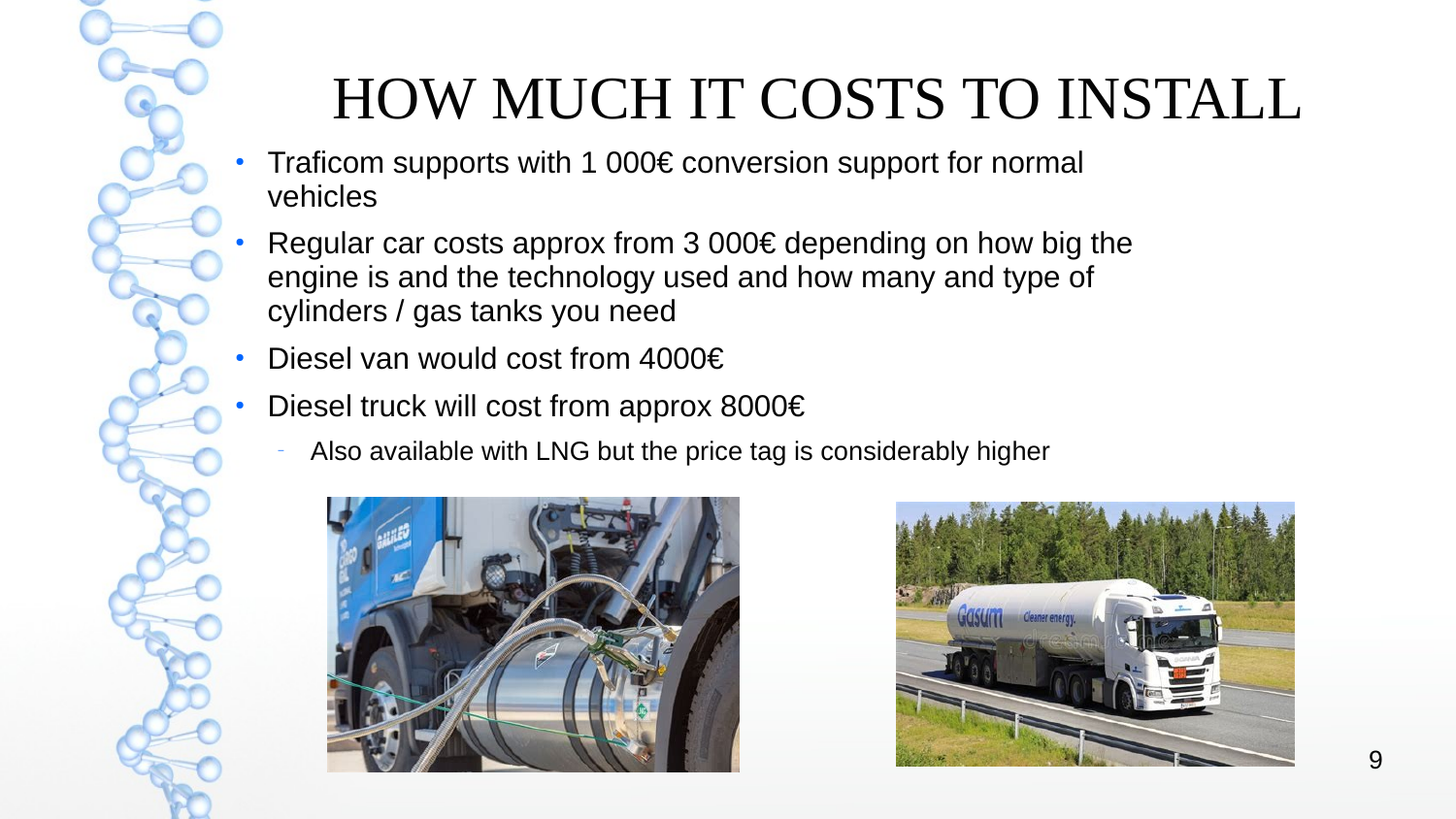#### PROS AND CONS

- Using gas, even though cleaner has energy tax for the vehicle, whether you use it or not.
	- GAS 0.031€ / 100kg / day. Diesel is 0.052€ for normal car
- Energy price is still considerably lower and you will save at fuel expense
	- At Gasum station vs diesel: CBG € 1.93 / 1.97 /*kg CNG 2.23 / 2.32 /kg*
	- *Gas vs gasoline: CBG € 1.24 / 1.27 /ltr CNG 1.44 / 1.49 /ltr*
- Still unknown and under valued as a bio fuel
- Lobbying and big company is better syndrome. Time will show that the farmers will need also to be productive in many ways
- Bio gas can be produced also in small scale as well refined and liquefied
- Not available through out Finland quite yet, egg and chicken syndrome
- Safe and easy, very fast to fuel the vehicle
- Follows the fuel prices by law
- Bio gas finally lower price than natural gas
- Bio gas is very much environmental
- Uses are very versatile in different sizes
- Producing and using bio gas is more and more profitable
- Needs experience to be able to work it efficiently and securely
- $\cdot$  A lot of know how in Finland and in the world
- Works also with fuel cells and micro turbines
- Is definitely the part of the green future